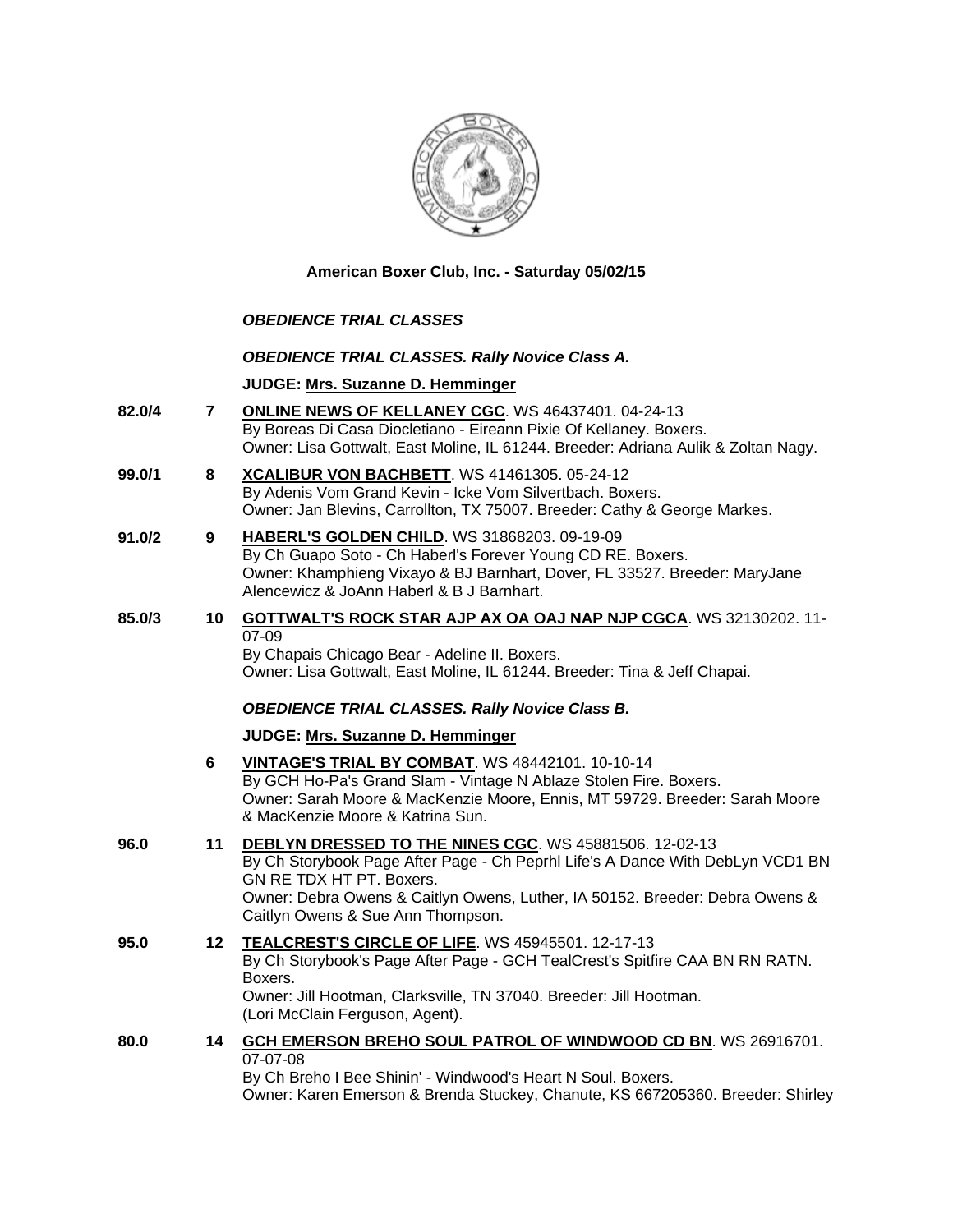|        |    | Stanton.                                                                                                                                                                                                                                                                               |
|--------|----|----------------------------------------------------------------------------------------------------------------------------------------------------------------------------------------------------------------------------------------------------------------------------------------|
| 94.0   | 15 | NIKKI SENNE CGC BN. PAL257531. 10-01-09Boxers.<br>Owner: John & Pat Senne, West Chicago, IL 60185. Breeder: .                                                                                                                                                                          |
| 85.0   | 16 | GCH BREHO FORTUITY SHARED TREASURE. WS 35462201. 08-22-10<br>By Ch Illyrian's Trilogy - Ch Maxlan Breho Treasure Hunter. Boxers.<br>Owner: Brenda Stuckey & Theresa Galle & June Sutherlin, Jonesboro, LA<br>712515418. Breeder: June Sutherlin DVM & Brenda Stuckey & Theresa Galle.  |
| 99.0/1 | 17 | CYNTECH'S VIVA LA VITA INTEGRA. WL 292758CAN. 05-02-09<br>By Ch Summer's Blackjack Of Shadigee - Country Time's Black Pearl. Boxers.<br>Owner: Joanne M Klauer, Calgary AB, CN T3G 5Z5. Breeder: Cindy Thomas.                                                                         |
| 98.0/2 | 18 | SUNCHASE'S TOUCHSTONE DECISION. WS 35563703. 10-14-10<br>By Ch Breezewoods Lord Of Wystmont CDX RE - Sunchase's Little Black Dress UDX<br>OM1 RA OA AXJ. Boxers.<br>Owner: Joanne M Klauer, Calgary AB, CN T3G 5Z5. Breeder: Tracy Hendrickson &<br>Rhoda Goselin-Brouillette.         |
| 85.0   | 19 | <b>GCH SHARLEDAR'S STEALIN' AWAY. WS 31395604. 07-21-09</b><br>By Ch Raklyns Stealing The Show - Ch Sharledar's Simply Divine. Boxers.<br>Owner: Ann Campbell, Brandon, FL 33511. Breeder: Sharon L Darby.<br>(Debbie Struff, AKC Registered Handler).                                 |
| 89.0   | 21 | TEALCREST'S RUN AND GUN. WS 40917803. 03-12-12<br>By Ch Tealcrest's Luck Of The Irsih CD RA OA OAJ CA - Miro-Tealcrests Whats Your<br>Name RN CA. Boxers.<br>Owner: Larry & Susan Stogner, Knoxville, TN 37920. Breeder: Jill C Hootman &<br>Robin Kennedy.                            |
| 93.0   | 22 | ROCKET'S KINDRED SPIRIT BN RN CGC. WS 40712003. 04-16-12<br>By Ch Bentbrook's Image Of HighNoon - Rocket's Sky's The Limit CD RN CGC.<br>Boxers.<br>Owner: Dawn Heath, Charlotte, NC 28269. Breeder: Kerry Rodgers.                                                                    |
| 97.0/3 | 23 | <b>DIZARA'S DARK PASSION PLAY. WS 39002901. 10-31-11</b><br>By Twinkle Star V. Eurozone - Chelsey V. Hofmannstal. Boxers.<br>Owner: Michele Valente, Oviedo, FL 32765. Breeder: Gorman Milic & Vanja Milic.                                                                            |
| 96.0/4 | 24 | TEALCREST'S DOWN AND DIRTY CGC. WS 40917804. 03-12-12<br>By Ch Tealcrest's Luck Of The Irish CD RA OA OAJ CA - Miro-Teal Crest's What's Ur<br>Name CD RN ACA RATI. Boxers.<br>Owner: Julia Bentley, Windham, ME 04062. Breeder: Jill Hootman.                                          |
| 86.0   | 26 | DEBLYN GOTTA BE A BLACKNBLUE BN RN CGC. WS 45881507. 12-02-13<br>By Ch Storybook Page After Page - Ch Peprhl Life's A Dance With DebLyn VCD1 BN<br>GN RE TDX HT PT. Boxers.<br>Owner: Caitlyn Owens, Des Moines, IA 50312. Breeder: Debra Owens & Caitlyn<br>Owens & Sue Ann Thompson. |
|        |    | <b>OBEDIENCE TRIAL CLASSES. Rally Advanced Class A.</b>                                                                                                                                                                                                                                |
|        |    | JUDGE: Mrs. Dianne L. Allen                                                                                                                                                                                                                                                            |
| 75.0/2 | 27 | <b>VENICIAN'S ABSOLUTE BLACKJACK RN CGC. WS 43887402. 01-16-13</b><br>By Valley's Bold Knight MX MXJ RE NF - Valley's N RNB Honor Our Heroes. Boxers.<br>Owner: Rosemarie Right & Janice Solas, Royersford, PA 19468. Breeder: Janice<br>Solas.                                        |
| 96.0/1 | 28 | MY SWEET ADELINE. PAL257783. 12-27-10Boxers.                                                                                                                                                                                                                                           |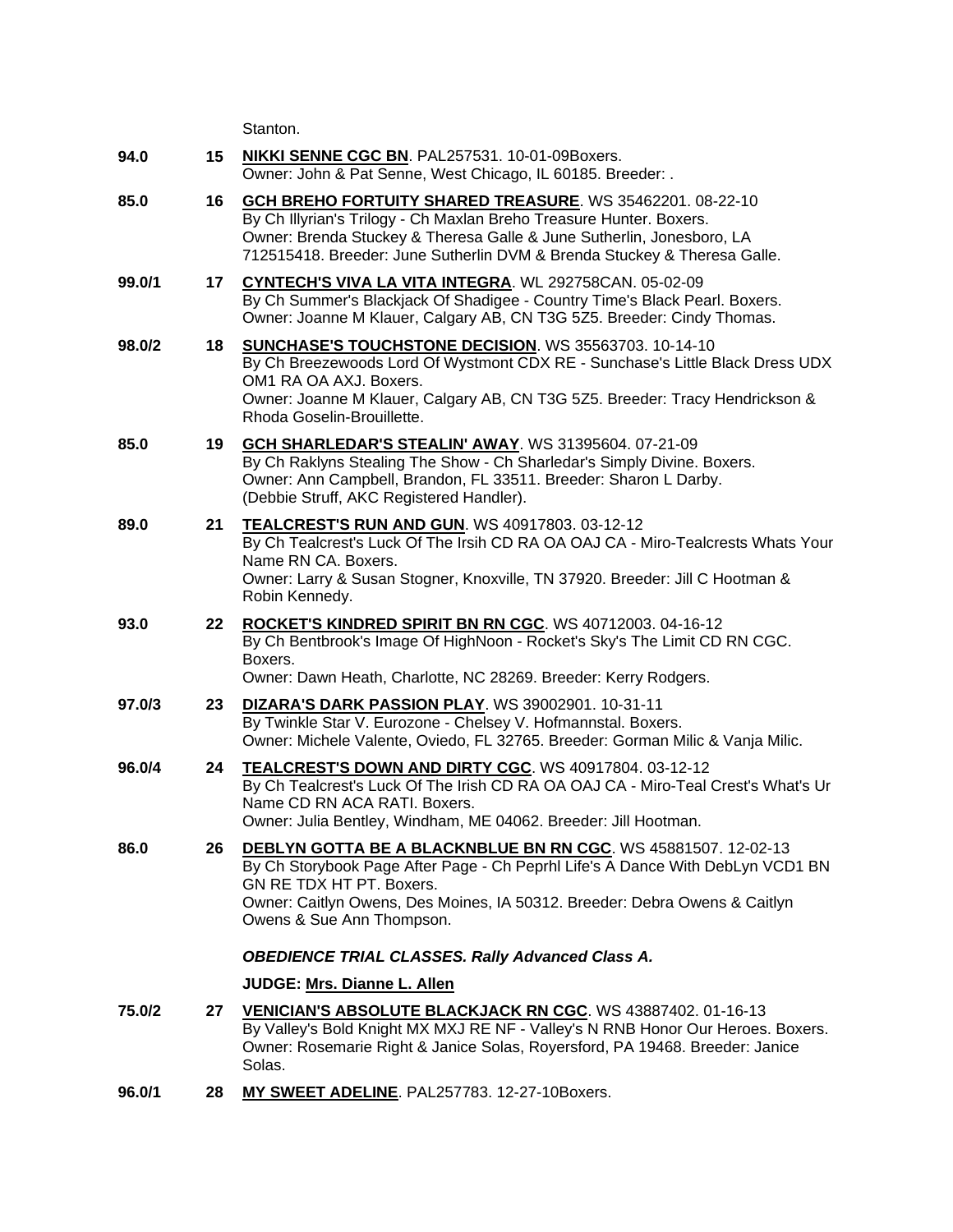|               |    | Owner: Janis Foor, Rockford, IL 61107. Breeder: .                                                                                                                                                                                                                                                                                         |
|---------------|----|-------------------------------------------------------------------------------------------------------------------------------------------------------------------------------------------------------------------------------------------------------------------------------------------------------------------------------------------|
|               |    | <b>OBEDIENCE TRIAL CLASSES. Rally Advanced Class B.</b>                                                                                                                                                                                                                                                                                   |
|               |    | JUDGE: Mrs. Dianne L. Allen                                                                                                                                                                                                                                                                                                               |
| 99.0/2        | 30 | <b>SUNCHASE'S RUNNING THE RED UD BN RE AX AXJ NF CA CGCA. WS</b><br>35563706. 10-14-10<br>By Ch Breezewood's Lord Of Wystmont CDX - Sunchase's Little Black Dress OM1<br>RA AX AXJ OF CA CGCA. Boxers.                                                                                                                                    |
|               |    | Owner: Tracy L Hendrickson & Rhoda Brouillette, Broken Arrow, OK 740129426.<br>Breeder: Tracy Hendrickson.                                                                                                                                                                                                                                |
| 97.0/4        | 32 | HABERL'S LOVE OVER GOLD BN GN CDX RE CA. WS 31868202. 09-19-09<br>By Ch Guapo Soto - Ch Haberl's Forever Young CD RE. Boxers.<br>Owner: Maryjane Alencewicz & BJ Barnhart, Montverde, FL 34756. Breeder:<br>Maryjane Alencewicz & BJ Barnhart & Don Garrett & J Haberl.                                                                   |
| <b>JUDG</b>   | 33 | HALL'S ANGEL OF MINE CD BN RA. PAL256182. 01-03-10Boxers.<br>Owner: Debora & Randall W Hall, Louisville, KY 402220000. Breeder: .                                                                                                                                                                                                         |
| Α             | 35 | CHOOCHOO'S CALL MY BLUFF CD BN RE CAX NJP NAP CGC. WS 22956303.<br>07-14-07<br>By Summer's Blackjack Of Shadigee - Choochoo's Plain As Night. Boxers.<br>Owner: Nancy E Miller & Michael E Miller, Chattanooga, TN 374123624. Breeder:<br>Susan B Barker & Deborah Martin.                                                                |
| 99.0/3        | 36 | <b>SUNCHASE'S LITTLE PINK RIBBON UD BN RE AX AXJ OF CA CGCA. WS</b><br>35563707.10-14-10<br>By Ch Breezewood's Lord Of Wystmont - Sunchase's Little Black Dress UDX AX AXJ<br>RA OM1 CA CGCA OF. Boxers.<br>Owner: Tracy L Hendrickson & Rhoda Brovillete, Broken Arrow, OK 740129426.<br>Breeder: Tracy Hendrickson & Rhoda Brovillette. |
| 100.0/1/HC 37 |    | <b>SUNCHASE'S LIGHTNING STRIKES TWICE MX MXJ CA UDX RE OF CGCA. WS--</b><br>28777107.12-03-08<br>By Ch KG Halcyon Fire King - Simply Eclipsed RN. Boxers.<br>Owner: Tracy L Hendrickson & Rhoda Brouillette, Broken Arrow, OK 740129426.<br>Breeder: Rhoda Brouillette.                                                                   |
| 87.0          | 38 | CH HAPPY TAIL'S LET'S GET THIS PARTY STARTED UD OA AXJ RE. WS<br>27791701.09-05-08<br>By Ch Breezewood's Lord Of Wystmont CDX RE - Onesti's Happy Tail's Debutante.<br>Boxers.<br>Owner: Susan M Naffziger, Albany, IN 47320. Breeder: Amy Bieri.                                                                                         |
|               |    | <b>OBEDIENCE TRIAL CLASSES. Rally Excellent Class B.</b>                                                                                                                                                                                                                                                                                  |
|               |    | JUDGE: Mrs. Dianne L. Allen                                                                                                                                                                                                                                                                                                               |
| 84.0          | 30 | <b>SUNCHASE'S RUNNING THE RED UD BN RE AX AXJ NF CA CGCA. WS</b><br>35563706. 10-14-10<br>By Ch Breezewood's Lord Of Wystmont CDX - Sunchase's Little Black Dress OM1<br>RA AX AXJ OF CA CGCA, Boxers,<br>Owner: Tracy L Hendrickson & Rhoda Brouillette, Broken Arrow, OK 740129426.<br>Breeder: Tracy Hendrickson.                      |
| 788.0         | 32 | HABERL'S LOVE OVER GOLD BN GN CDX RE CA. WS 31868202. 09-19-09<br>By Ch Guapo Soto - Ch Haberl's Forever Young CD RE. Boxers.<br>Owner: Maryjane Alencewicz & BJ Barnhart, Montverde, FL 34756. Breeder:                                                                                                                                  |